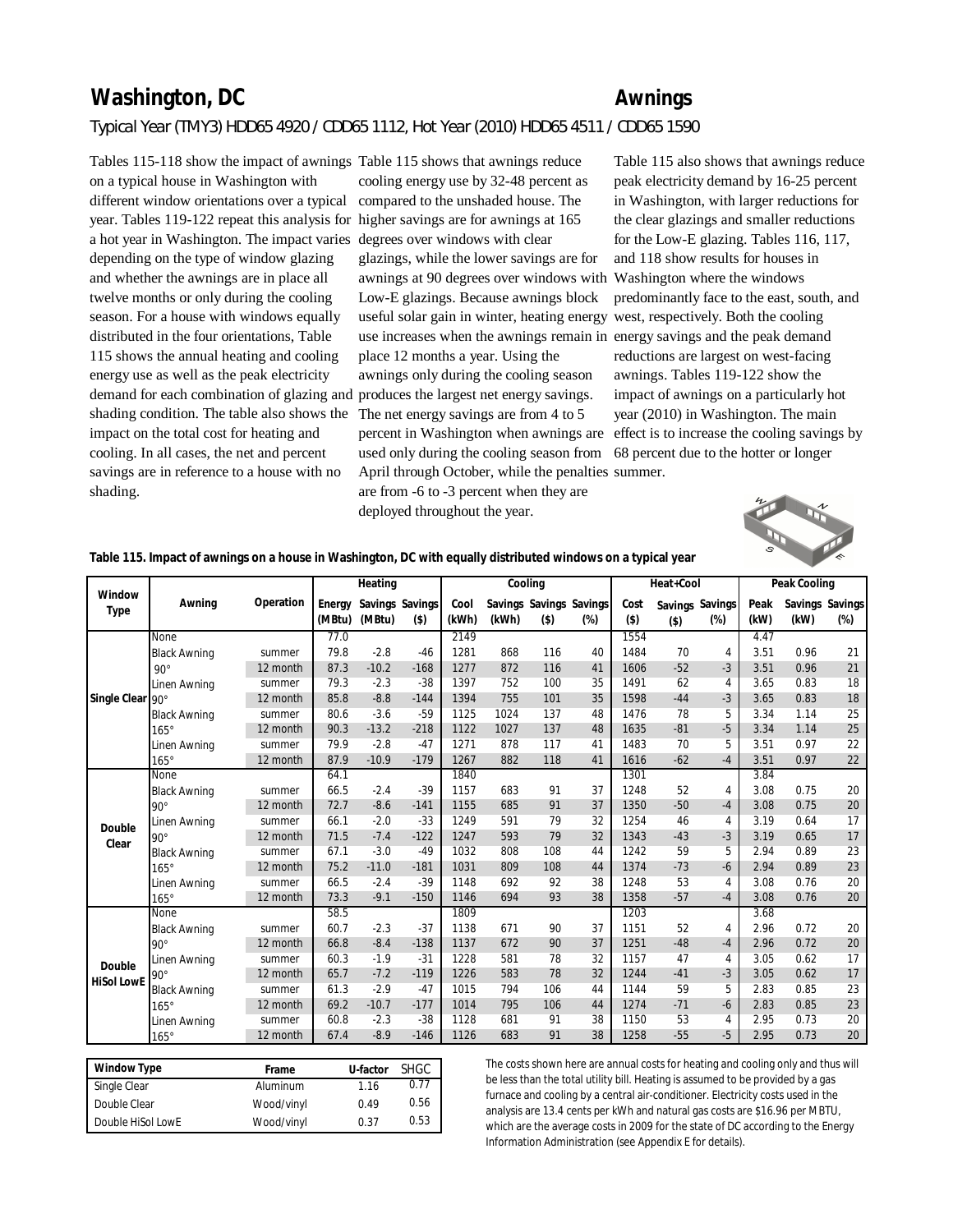

**Table 116. Impact of awnings on a house in Washington, DC with east-facing windows on a typical year**

| Window            |                     |           |        | Heating         |         |       | Cooling |         |                         |         | Heat+Cool |                 |      | Peak Cooling |                 |
|-------------------|---------------------|-----------|--------|-----------------|---------|-------|---------|---------|-------------------------|---------|-----------|-----------------|------|--------------|-----------------|
| Type              | Awning              | Operation | Energy | Savings Savings |         | Cool  |         |         | Savings Savings Savings | Cost    |           | Savings Savings | Peak |              | Savings Savings |
|                   |                     |           | (MBtu) | (MBtu)          | $($ \$) | (kWh) | (kWh)   | $($ \$) | $(\%)$                  | $($ \$) | $($ \$)   | $(\%)$          | (kW) | (kW)         | $(\%)$          |
|                   | None                |           | 77.1   |                 |         | 2268  |         |         |                         | 1571    |           |                 | 4.43 |              |                 |
|                   | <b>Black Awning</b> | summer    | 80.1   | $-3.0$          | $-50$   | 1260  | 1008    | 135     | 44                      | 1486    | 85        | 5               | 3.43 | 0.99         | 22              |
|                   | $90^\circ$          | 12 month  | 86.8   | $-9.7$          | $-159$  | 1258  | 1010    | 135     | 45                      | 1595    | $-25$     | $-2$            | 3.43 | 0.99         | 22              |
|                   | Linen Awning        | summer    | 79.6   | $-2.5$          | $-41$   | 1399  | 869     | 116     | 38                      | 1496    | 75        | 5               | 3.57 | 0.86         | 19              |
| Single Clear      | $90^\circ$          | 12 month  | 85.4   | $-8.3$          | $-136$  | 1397  | 871     | 116     | 38                      | 1591    | $-20$     | $-1$            | 3.57 | 0.86         | 19              |
|                   | <b>Black Awning</b> | summer    | 81.4   | $-4.4$          | $-72$   | 1072  | 1196    | 160     | 53                      | 1482    | 88        | 6               | 3.24 | 1.19         | 27              |
|                   | $165^\circ$         | 12 month  | 90.1   | $-13.0$         | $-215$  | 1071  | 1197    | 160     | 53                      | 1625    | $-55$     | $-3$            | 3.24 | 1.19         | 27              |
|                   | Linen Awning        | summer    | 80.5   | $-3.4$          | $-56$   | 1246  | 1022    | 136     | 45                      | 1490    | 81        | 5               | 3.42 | 1.01         | 23              |
|                   | $165^\circ$         | 12 month  | 87.7   | $-10.7$         | $-176$  | 1244  | 1024    | 137     | 45                      | 1609    | $-39$     | $-2$            | 3.42 | 1.01         | 23              |
|                   | None                |           | 64.5   |                 |         | 1966  |         |         |                         | 1324    |           |                 | 3.82 |              |                 |
|                   | <b>Black Awning</b> | summer    | 67.2   | $-2.7$          | $-44$   | 1147  | 819     | 109     | 42                      | 1258    | 66        | 5               | 3.04 | 0.78         | 21              |
|                   | $90^\circ$          | 12 month  | 72.9   | $-8.4$          | $-138$  | 1146  | 820     | 109     | 42                      | 1353    | $-29$     | $-2$            | 3.04 | 0.78         | 21              |
| Double            | Linen Awning        | summer    | 66.8   | $-2.2$          | $-37$   | 1255  | 711     | 95      | 36                      | 1266    | 58        | 4               | 3.15 | 0.67         | 18              |
| Clear             | $90^\circ$          | 12 month  | 71.8   | $-7.2$          | $-119$  | 1254  | 712     | 95      | 36                      | 1348    | $-24$     | $-2$            | 3.15 | 0.67         | 18              |
|                   | <b>Black Awning</b> | summer    | 68.2   | $-3.7$          | $-61$   | 990   | 976     | 130     | 50                      | 1254    | 69        | 5               | 2.88 | 0.94         | 25              |
|                   | $165^\circ$         | 12 month  | 75.7   | $-11.2$         | $-184$  | 989   | 977     | 130     | 50                      | 1378    | $-54$     | $-4$            | 2.88 | 0.94         | 25              |
|                   | Linen Awning        | summer    | 67.5   | $-2.9$          | $-48$   | 1135  | 831     | 111     | 42                      | 1261    | 63        | 5               | 3.02 | 0.80         | 21              |
|                   | $165^\circ$         | 12 month  | 73.7   | $-9.2$          | $-152$  | 1134  | 832     | 111     | 42                      | 1364    | $-40$     | $-3$            | 3.02 | 0.80         | 21              |
|                   | None                |           | 58.6   |                 |         | 1917  |         |         |                         | 1220    |           |                 | 3.65 |              |                 |
|                   | <b>Black Awning</b> | summer    | 61.1   | $-2.6$          | $-42$   | 1126  | 791     | 106     | 41                      | 1156    | 63        | 5               | 2.90 | 0.75         | 21              |
|                   | $90^{\circ}$        | 12 month  | 66.8   | $-8.2$          | $-135$  | 1126  | 791     | 106     | 41                      | 1250    | $-30$     | $-2$            | 2.90 | 0.75         | 21              |
| Double            | Linen Awning        | summer    | 60.7   | $-2.1$          | $-35$   | 1234  | 683     | 91      | 36                      | 1163    | 56        | 5               | 3.00 | 0.65         | 18              |
| <b>HiSol LowE</b> | $90^\circ$          | 12 month  | 65.7   | $-7.1$          | $-116$  | 1233  | 684     | 91      | 36                      | 1245    | $-25$     | $-2$            | 3.00 | 0.65         | 18              |
|                   | <b>Black Awning</b> | summer    | 62.1   | $-3.5$          | $-58$   | 972   | 945     | 126     | 49                      | 1152    | 68        | 6               | 2.76 | 0.89         | 24              |
|                   | $165^\circ$         | 12 month  | 69.5   | $-10.9$         | $-180$  | 972   | 945     | 126     | 49                      | 1273    | $-54$     | $-4$            | 2.76 | 0.89         | 24              |
|                   | Linen Awning        | summer    | 61.4   | $-2.8$          | $-46$   | 1113  | 804     | 107     | 42                      | 1158    | 61        | 5               | 2.88 | 0.77         | 21              |
|                   | $165^\circ$         | 12 month  | 67.6   | $-9.0$          | $-148$  | 1113  | 804     | 107     | 42                      | 1260    | $-41$     | $-3$            | 2.88 | 0.77         | 21              |



|  |  | Table 117. Impact of awnings on a house in Washington, DC with south-facing windows on a typical year |  |
|--|--|-------------------------------------------------------------------------------------------------------|--|
|  |  |                                                                                                       |  |

| Window<br>Type              |                     |           |        | Heating         |         |       | Cooling |                         |        |         | Heat+Cool       |                |      | Peak Cooling |                 |
|-----------------------------|---------------------|-----------|--------|-----------------|---------|-------|---------|-------------------------|--------|---------|-----------------|----------------|------|--------------|-----------------|
|                             | Awning              | Operation | Energy | Savings Savings |         | Cool  |         | Savings Savings Savings |        | Cost    | Savings Savings |                | Peak |              | Savings Savings |
|                             |                     |           | (MBtu) | (MBtu)          | $($ \$) | (kWh) | (kWh)   | $($ \$)                 | $(\%)$ | $($ \$) | $($ \$)         | $(\%)$         | (kW) | (kW)         | $(\%)$          |
|                             | None                |           | 69.9   |                 |         | 2113  |         |                         |        | 1432    |                 |                | 4.33 |              |                 |
|                             | <b>Black Awning</b> | summer    | 73.2   | $-3.3$          | $-54$   | 1224  | 889     | 119                     | 42     | 1367    | 65              | 5              | 3.45 | 0.88         | 20              |
|                             | $90^\circ$          | 12 month  | 85.5   | $-15.6$         | $-257$  | 1224  | 889     | 119                     | 42     | 1570    | $-138$          | $-10$          | 3.45 | 0.88         | 20              |
|                             | Linen Awning        | summer    | 72.5   | $-2.6$          | $-43$   | 1336  | 777     | 104                     | 37     | 1371    | 61              | 4              | 3.57 | 0.76         | 18              |
| Single Clear 90°            |                     | 12 month  | 83.1   | $-13.2$         | $-216$  | 1336  | 777     | 104                     | 37     | 1545    | $-113$          | -8             | 3.57 | 0.76         | 18              |
|                             | <b>Black Awning</b> | summer    | 73.8   | $-3.8$          | $-63$   | 1110  | 1003    | 134                     | 47     | 1362    | 71              | 5              | 3.28 | 1.05         | 24              |
|                             | $165^\circ$         | 12 month  | 90.2   | $-20.3$         | $-334$  | 1110  | 1003    | 134                     | 47     | 1632    | $-200$          | $-14$          | 3.28 | 1.05         | 24              |
|                             | Linen Awning        | summer    | 72.9   | $-2.9$          | $-48$   | 1245  | 868     | 116                     | 41     | 1365    | 68              | 5              | 3.43 | 0.89         | 21              |
|                             | $165^\circ$         | 12 month  | 86.3   | $-16.4$         | $-270$  | 1245  | 868     | 116                     | 41     | 1586    | $-154$          | $-11$          | 3.43 | 0.89         | 21              |
|                             | None                |           | 58.5   |                 |         | 1815  |         |                         |        | 1205    |                 |                | 3.75 |              |                 |
|                             | <b>Black Awning</b> | summer    | 61.4   | $-2.8$          | $-47$   | 1119  | 696     | 93                      | 38     | 1159    | 46              | $\overline{4}$ | 3.05 | 0.70         | 19              |
|                             | $90^\circ$          | 12 month  | 72.0   | $-13.4$         | $-221$  | 1119  | 696     | 93                      | 38     | 1333    | $-128$          | $-11$          | 3.05 | 0.70         | 19              |
| Double                      | Linen Awning        | summer    | 60.8   | $-2.3$          | $-38$   | 1207  | 608     | 81                      | 33     | 1162    | 43              | 4              | 3.15 | 0.60         | 16              |
| Clear                       | $90^\circ$          | 12 month  | 69.9   | $-11.4$         | $-187$  | 1207  | 608     | 81                      | 33     | 1311    | $-106$          | $-9$           | 3.15 | 0.60         | 16              |
|                             | <b>Black Awning</b> | summer    | 61.8   | $-3.3$          | $-54$   | 1022  | 793     | 106                     | 44     | 1154    | 51              | $\overline{4}$ | 2.92 | 0.84         | 22              |
|                             | $165^\circ$         | 12 month  | 75.7   | $-17.2$         | $-283$  | 1022  | 793     | 106                     | 44     | 1382    | $-177$          | $-15$          | 2.92 | 0.84         | 22              |
|                             | Linen Awning        | summer    | 61.1   | $-2.6$          | $-43$   | 1130  | 685     | 91                      | 38     | 1156    | 49              | 4              | 3.04 | 0.72         | 19              |
|                             | $165^\circ$         | 12 month  | 72.6   | $-14.0$         | $-231$  | 1130  | 685     | 91                      | 38     | 1344    | $-139$          | $-12$          | 3.04 | 0.72         | 19              |
|                             | None                |           | 53.0   |                 |         | 1760  |         |                         |        | 1106    |                 |                | 3.57 |              |                 |
|                             | <b>Black Awning</b> | summer    | 55.7   | $-2.7$          | $-45$   | 1096  | 664     | 89                      | 38     | 1062    | 44              | 4              | 2.90 | 0.68         | 19              |
|                             | $90^\circ$          | 12 month  | 65.9   | $-13.0$         | $-213$  | 1096  | 664     | 89                      | 38     | 1231    | $-125$          | $-11$          | 2.90 | 0.68         | 19              |
|                             | Linen Awning        | summer    | 55.1   | $-2.2$          | $-36$   | 1180  | 580     | 77                      | 33     | 1065    | 41              | 4              | 2.99 | 0.58         | 16              |
|                             | $90^\circ$          | 12 month  | 64.0   | $-11.0$         | $-181$  | 1180  | 580     | 77                      | 33     | 1210    | $-104$          | -9             | 2.99 | 0.58         | 16              |
|                             | <b>Black Awning</b> | summer    | 56.2   | $-3.2$          | $-53$   | 1000  | 760     | 101                     | 43     | 1057    | 49              | 4              | 2.78 | 0.79         | 22              |
|                             | $165^\circ$         | 12 month  | 69.6   | $-16.6$         | $-274$  | 1000  | 760     | 101                     | 43     | 1279    | $-172$          | $-16$          | 2.78 | 0.79         | 22              |
|                             | Linen Awning        | summer    | 55.5   | $-2.5$          | $-41$   | 1105  | 655     | 87                      | 37     | 1060    | 46              | 4              | 2.89 | 0.69         | 19              |
| Double<br><b>HiSol LowE</b> | $165^\circ$         | 12 month  | 66.5   | $-13.6$         | $-223$  | 1105  | 655     | 87                      | 37     | 1242    | $-136$          | $-12$          | 2.89 | 0.69         | 19              |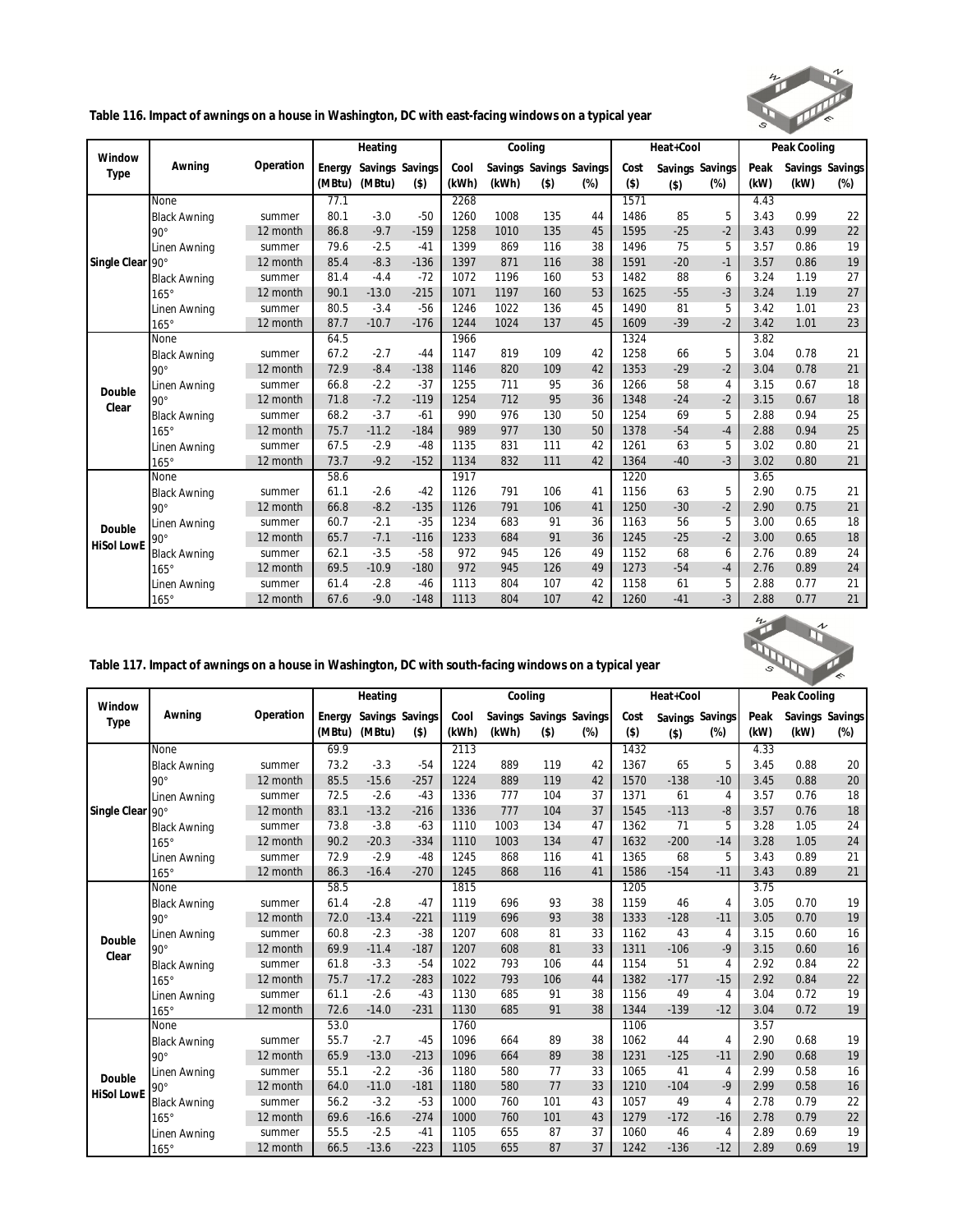

**Table 118. Impact of awnings on a house in Washington, DC with west-facing windows on a typical year**

| Window<br>Type    |                     |           |        | Heating |                 |       |       | Cooling |                         |         | Heat+Cool |                 |      | Peak Cooling |                 |
|-------------------|---------------------|-----------|--------|---------|-----------------|-------|-------|---------|-------------------------|---------|-----------|-----------------|------|--------------|-----------------|
|                   | Awning              | Operation | Energy |         | Savings Savings | Cool  |       |         | Savings Savings Savings | Cost    |           | Savings Savings | Peak |              | Savings Savings |
|                   |                     |           | (MBtu) | (MBtu)  | $($ \$)         | (kWh) | (kWh) | $($ \$) | $(\%)$                  | $($ \$) | $($ \$)   | $(\%)$          | (kW) | (kW)         | $(\%)$          |
|                   | None                |           | 79.9   |         |                 | 2370  |       |         |                         | 1630    |           |                 | 5.36 |              |                 |
|                   | <b>Black Awning</b> | summer    | 82.3   | $-2.4$  | $-40$           | 1300  | 1070  | 143     | 45                      | 1528    | 103       | 6               | 3.57 | 1.79         | 33              |
|                   | $90^\circ$          | 12 month  | 88.8   | $-8.9$  | $-146$          | 1296  | 1074  | 143     | 45                      | 1633    | $-3$      | $\overline{0}$  | 3.57 | 1.79         | 33              |
|                   | Linen Awning        | summer    | 81.9   | $-2.0$  | $-33$           | 1442  | 928   | 124     | 39                      | 1540    | 91        | 6               | 3.83 | 1.54         | 29              |
| Single Clear      | $90^\circ$          | 12 month  | 87.5   | $-7.6$  | $-125$          | 1438  | 932   | 124     | 39                      | 1631    | $-1$      | $\Omega$        | 3.83 | 1.54         | 29              |
|                   | <b>Black Awning</b> | summer    | 83.2   | $-3.3$  | $-55$           | 1089  | 1281  | 171     | 54                      | 1514    | 116       | 7               | 3.29 | 2.08         | 39              |
|                   | $165^\circ$         | 12 month  | 91.6   | $-11.8$ | $-193$          | 1084  | 1286  | 172     | 54                      | 1652    | $-22$     | $-1$            | 3.29 | 2.08         | 39              |
|                   | Linen Awning        | summer    | 82.5   | $-2.6$  | $-43$           | 1273  | 1097  | 146     | 46                      | 1527    | 104       | 6               | 3.56 | 1.80         | 34              |
|                   | $165^\circ$         | 12 month  | 89.5   | $-9.7$  | $-159$          | 1268  | 1102  | 147     | 46                      | 1642    | $-12$     | $-1$            | 3.56 | 1.80         | 34              |
|                   | None                |           | 66.3   |         |                 | 2032  |       |         |                         | 1362    |           |                 | 4.62 |              |                 |
|                   | <b>Black Awning</b> | summer    | 68.4   | $-2.1$  | $-35$           | 1173  | 859   | 115     | 42                      | 1282    | 80        | 6               | 3.15 | 1.47         | 32              |
|                   | $90^\circ$          | 12 month  | 74.0   | $-7.7$  | $-127$          | 1170  | 862   | 115     | 42                      | 1374    | $-12$     | $-1$            | 3.15 | 1.47         | 32              |
| Double            | Linen Awning        | summer    | 68.1   | $-1.8$  | $-29$           | 1287  | 745   | 99      | 37                      | 1292    | 71        | 5               | 3.37 | 1.26         | 27              |
| Clear             | $90^\circ$          | 12 month  | 72.9   | $-6.6$  | $-109$          | 1285  | 747   | 100     | 37                      | 1371    | $-9$      | $-1$            | 3.37 | 1.26         | 27              |
|                   | <b>Black Awning</b> | summer    | 69.2   | $-2.8$  | $-47$           | 1001  | 1031  | 138     | 51                      | 1271    | 91        | $\overline{7}$  | 2.90 | 1.72         | 37              |
|                   | $165^\circ$         | 12 month  | 76.4   | $-10.1$ | $-166$          | 998   | 1034  | 138     | 51                      | 1391    | $-28$     | $-2$            | 2.90 | 1.72         | 37              |
|                   | Linen Awning        | summer    | 68.6   | $-2.3$  | $-37$           | 1150  | 882   | 118     | 43                      | 1282    | 81        | 6               | 3.16 | 1.46         | 32              |
|                   | $165^\circ$         | 12 month  | 74.7   | $-8.3$  | $-137$          | 1147  | 885   | 118     | 44                      | 1381    | $-19$     | $-1$            | 3.16 | 1.46         | 32              |
|                   | None                |           | 60.1   |         |                 | 1959  |       |         |                         | 1251    |           |                 | 4.41 |              |                 |
|                   | <b>Black Awning</b> | summer    | 62.2   | $-2.0$  | $-34$           | 1139  | 820   | 109     | 42                      | 1175    | 76        | 6               | 3.00 | 1.41         | 32              |
|                   | $90^\circ$          | 12 month  | 67.7   | $-7.6$  | $-124$          | 1136  | 823   | 110     | 42                      | 1265    | $-14$     | $-1$            | 3.00 | 1.41         | 32              |
| Double            | Linen Awning        | summer    | 61.8   | $-1.7$  | $-28$           | 1247  | 712   | 95      | 36                      | 1184    | 67        | 5               | 3.21 | 1.21         | 27              |
| <b>HiSol LowE</b> | $90^{\circ}$        | 12 month  | 66.6   | $-6.5$  | $-107$          | 1244  | 715   | 95      | 36                      | 1262    | $-11$     | $-1$            | 3.21 | 1.21         | 27              |
|                   | <b>Black Awning</b> | summer    | 62.9   | $-2.7$  | $-45$           | 974   | 985   | 131     | 50                      | 1164    | 87        | $\overline{7}$  | 2.74 | 1.67         | 38              |
|                   | $165^\circ$         | 12 month  | 70.0   | $-9.9$  | $-163$          | 972   | 987   | 132     | 50                      | 1282    | $-31$     | $-2$            | 2.74 | 1.67         | 38              |
|                   | Linen Awning        | summer    | 62.3   | $-2.2$  | $-36$           | 1117  | 842   | 112     | 43                      | 1174    | 77        | 6               | 3.00 | 1.41         | 32              |
|                   | $165^\circ$         | 12 month  | 68.3   | $-8.2$  | $-134$          | 1114  | 845   | 113     | 43                      | 1272    | $-22$     | $-2$            | 3.00 | 1.41         | 32              |



| Table 119. Impact of awnings on a house in Washington, DC with equally distributed windows on a hot year |  |  |
|----------------------------------------------------------------------------------------------------------|--|--|
|                                                                                                          |  |  |

|                   |                     |           |        | Heating |                 |       |       | Cooling                 |        |         | Heat+Cool |                 |      | Peak Cooling |                 |
|-------------------|---------------------|-----------|--------|---------|-----------------|-------|-------|-------------------------|--------|---------|-----------|-----------------|------|--------------|-----------------|
| Window            | Awning              | Operation | Energy |         | Savings Savings | Cool  |       | Savings Savings Savings |        | Cost    |           | Savings Savings | Peak |              | Savings Savings |
| Type              |                     |           | (MBtu) | (MBtu)  | $($ \$)         | (kWh) | (kWh) | $($ \$)                 | $(\%)$ | $($ \$) | $($ \$)   | $(\%)$          | (kW) | (kW)         | $(\%)$          |
|                   | None                |           | 71.4   |         |                 | 3214  |       |                         |        | 1604    |           |                 | 4.29 |              |                 |
|                   | <b>Black Awning</b> | summer    | 73.2   | $-1.8$  | $-30$           | 2128  | 1086  | 145                     | 34     | 1489    | 115       | 7               | 3.50 | 0.79         | 18              |
|                   | $90^{\circ}$        | 12 month  | 80.8   | $-9.4$  | $-155$          | 2128  | 1086  | 145                     | 34     | 1614    | $-10$     | $-1$            | 3.50 | 0.79         | 18              |
|                   | Linen Awning        | summer    | 72.9   | $-1.5$  | $-25$           | 2271  | 943   | 126                     | 29     | 1502    | 101       | 6               | 3.61 | 0.68         | 16              |
| Single Clear 90°  |                     | 12 month  | 79.5   | $-8.1$  | $-133$          | 2271  | 943   | 126                     | 29     | 1611    | $-7$      | $\overline{0}$  | 3.61 | 0.68         | 16              |
|                   | <b>Black Awning</b> | summer    | 73.9   | $-2.5$  | $-42$           | 1911  | 1303  | 174                     | 41     | 1471    | 132       | 8               | 3.37 | 0.92         | 21              |
|                   | $165^\circ$         | 12 month  | 84.0   | $-12.6$ | $-208$          | 1911  | 1303  | 174                     | 41     | 1638    | $-34$     | $-2$            | 3.37 | 0.92         | 21              |
|                   | Linen Awning        | summer    | 73.4   | $-2.0$  | $-32$           | 2100  | 1114  | 149                     | 35     | 1487    | 116       | 7               | 3.51 | 0.78         | 18              |
|                   | $165^\circ$         | 12 month  | 81.8   | $-10.4$ | $-171$          | 2100  | 1114  | 149                     | 35     | 1625    | $-22$     | $-1$            | 3.51 | 0.78         | 18              |
|                   | None                |           | 59.3   |         |                 | 2782  |       |                         |        | 1348    |           |                 | 3.77 |              |                 |
|                   | <b>Black Awning</b> | summer    | 60.8   | $-1.5$  | $-25$           | 1925  | 857   | 114                     | 31     | 1258    | 90        | $\overline{7}$  | 3.14 | 0.63         | 17              |
|                   | $90^\circ$          | 12 month  | 67.2   | $-7.9$  | $-129$          | 1925  | 857   | 114                     | 31     | 1363    | $-15$     | $-1$            | 3.14 | 0.63         | 17              |
| Double            | Linen Awning        | summer    | 60.6   | $-1.2$  | $-20$           | 2040  | 742   | 99                      | 27     | 1269    | 79        | 6               | 3.23 | 0.54         | 14              |
| Clear             | $90^\circ$          | 12 month  | 66.1   | $-6.8$  | $-111$          | 2040  | 742   | 99                      | 27     | 1360    | $-12$     | $-1$            | 3.23 | 0.54         | 14              |
|                   | <b>Black Awning</b> | summer    | 61.4   | $-2.0$  | $-34$           | 1754  | 1028  | 137                     | 37     | 1244    | 104       | 8               | 3.02 | 0.75         | 20              |
|                   | $165^\circ$         | 12 month  | 69.8   | $-10.5$ | $-172$          | 1754  | 1028  | 137                     | 37     | 1382    | $-35$     | $-3$            | 3.02 | 0.75         | 20              |
|                   | Linen Awning        | summer    | 60.9   | $-1.6$  | $-26$           | 1903  | 879   | 117                     | 32     | 1257    | 91        | $\overline{7}$  | 3.14 | 0.63         | 17              |
|                   | $165^\circ$         | 12 month  | 68.0   | $-8.6$  | $-142$          | 1903  | 879   | 117                     | 32     | 1372    | $-24$     | $-2$            | 3.14 | 0.63         | 17              |
|                   | None                |           | 54.1   |         |                 | 2699  |       |                         |        | 1251    |           |                 | 3.63 |              |                 |
|                   | <b>Black Awning</b> | summer    | 55.5   | $-1.4$  | $-23$           | 1880  | 819   | 109                     | 30     | 1164    | 86        | 7               | 3.02 | 0.61         | 17              |
|                   | $90^\circ$          | 12 month  | 61.8   | $-7.6$  | $-126$          | 1880  | 819   | 109                     | 30     | 1267    | $-16$     | $-1$            | 3.02 | 0.61         | 17              |
| Double            | Linen Awning        | summer    | 55.3   | $-1.2$  | $-19$           | 1990  | 709   | 95                      | 26     | 1175    | 75        | 6               | 3.11 | 0.52         | 14              |
| <b>HiSol LowE</b> | $90^\circ$          | 12 month  | 60.7   | $-6.6$  | $-108$          | 1990  | 709   | 95                      | 26     | 1264    | $-14$     | $-1$            | 3.11 | 0.52         | 14              |
|                   | <b>Black Awning</b> | summer    | 56.0   | $-1.9$  | $-32$           | 1711  | 988   | 132                     | 37     | 1150    | 100       | 8               | 2.90 | 0.73         | 20              |
|                   | $165^\circ$         | 12 month  | 64.3   | $-10.1$ | $-167$          | 1711  | 988   | 132                     | 37     | 1285    | $-35$     | $-3$            | 2.90 | 0.73         | 20              |
|                   | Linen Awning        | summer    | 55.6   | $-1.5$  | $-25$           | 1859  | 840   | 112                     | 31     | 1163    | 87        | 7               | 3.02 | 0.61         | 17              |
|                   | $165^\circ$         | 12 month  | 62.5   | $-8.4$  | $-137$          | 1859  | 840   | 112                     | 31     | 1276    | $-25$     | $-2$            | 3.02 | 0.61         | 17              |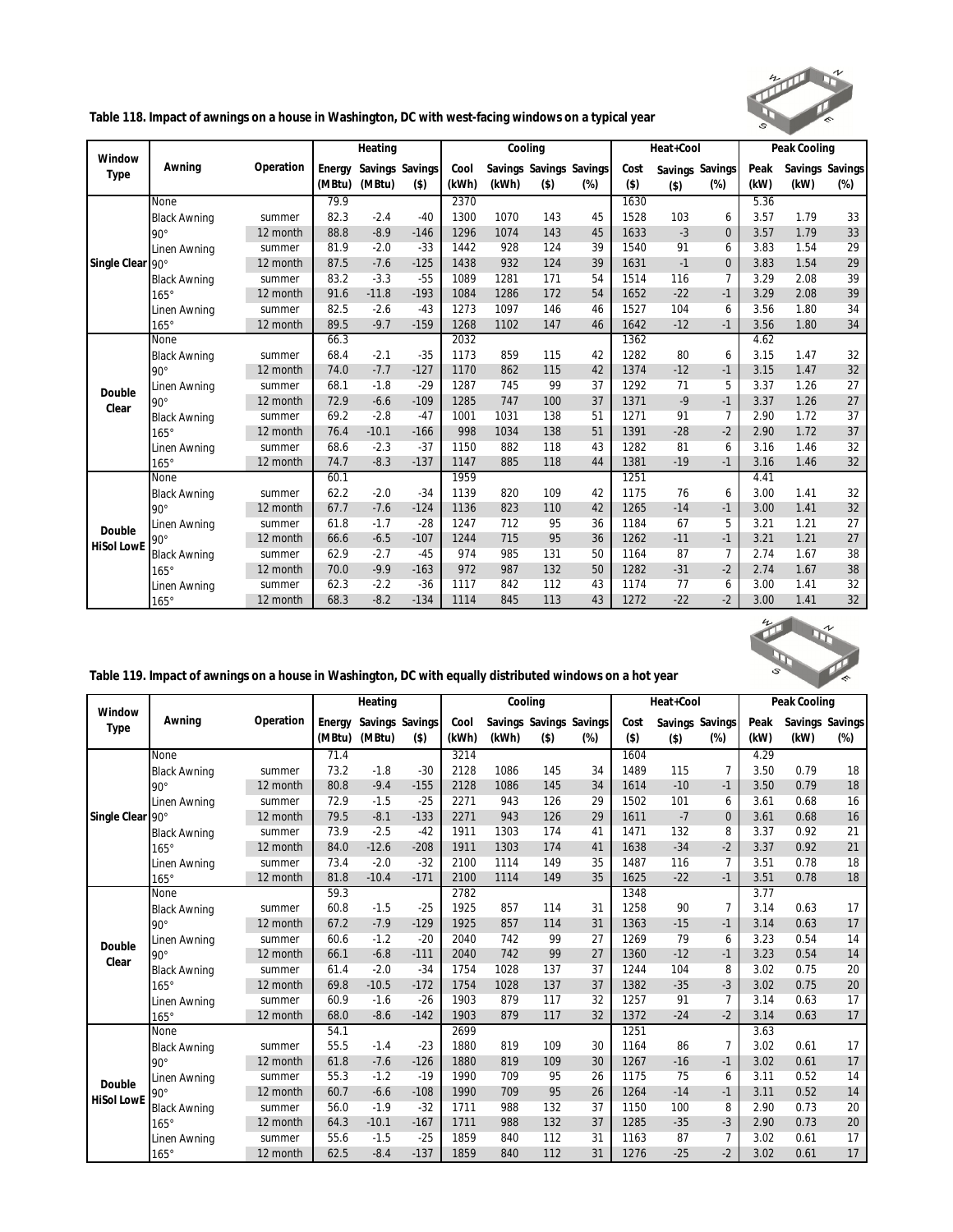

**Table 120. Impact of awnings on a house in Washington, DC with east-facing windows on a hot year**

| Window            |                     |           |        | Heating |                 |       | Cooling |         |                         |         | Heat+Cool      |                 |      | Peak Cooling |                 |
|-------------------|---------------------|-----------|--------|---------|-----------------|-------|---------|---------|-------------------------|---------|----------------|-----------------|------|--------------|-----------------|
| Type              | Awning              | Operation | Energy |         | Savings Savings | Cool  |         |         | Savings Savings Savings | Cost    |                | Savings Savings | Peak |              | Savings Savings |
|                   |                     |           | (MBtu) | (MBtu)  | $($ \$)         | (kWh) | (kWh)   | $($ \$) | (%)                     | $($ \$) | $($ \$)        | $(\%)$          | (kW) | (kW)         | $(\%)$          |
|                   | None                |           | 71.3   |         |                 | 3433  |         |         |                         | 1630    |                |                 | 4.70 |              |                 |
|                   | <b>Black Awning</b> | summer    | 73.2   | $-2.0$  | $-32$           | 2159  | 1274    | 170     | 37                      | 1493    | 138            | 8               | 3.44 | 1.26         | 27              |
|                   | $90^\circ$          | 12 month  | 80.3   | $-9.0$  | $-149$          | 2158  | 1275    | 170     | 37                      | 1609    | 22             | $\mathbf{1}$    | 3.44 | 1.26         | 27              |
|                   | Linen Awning        | summer    | 72.8   | $-1.6$  | $-26$           | 2330  | 1103    | 147     | 32                      | 1509    | 121            | $\overline{7}$  | 3.51 | 1.19         | 25              |
| Single Clear      | $90^\circ$          | 12 month  | 79.0   | $-7.7$  | $-127$          | 2328  | 1105    | 148     | 32                      | 1610    | 20             | $\mathbf{1}$    | 3.51 | 1.19         | 25              |
|                   | <b>Black Awning</b> | summer    | 74.4   | $-3.2$  | $-52$           | 1872  | 1561    | 208     | 45                      | 1474    | 156            | 10              | 3.35 | 1.35         | 29              |
|                   | $165^\circ$         | 12 month  | 84.1   | $-12.9$ | $-212$          | 1870  | 1563    | 209     | 46                      | 1633    | $-3$           | $\mathbf{0}$    | 3.35 | 1.35         | 29              |
|                   | Linen Awning        | summer    | 73.7   | $-2.4$  | $-40$           | 2102  | 1331    | 178     | 39                      | 1492    | 138            | 8               | 3.45 | 1.26         | 27              |
|                   | $165^\circ$         | 12 month  | 81.7   | $-10.5$ | $-172$          | 2100  | 1333    | 178     | 39                      | 1624    | 6              | $\Omega$        | 3.45 | 1.26         | 27              |
|                   | <b>None</b>         |           | 59.5   |         |                 | 2993  |         |         |                         | 1379    |                |                 | 3.99 |              |                 |
|                   | <b>Black Awning</b> | summer    | 61.2   | $-1.7$  | $-28$           | 1965  | 1028    | 137     | 34                      | 1269    | 110            | 8               | 3.12 | 0.87         | 22              |
|                   | $90^{\circ}$        | 12 month  | 67.3   | $-7.8$  | $-128$          | 1965  | 1028    | 137     | 34                      | 1370    | 9              | $\mathbf{1}$    | 3.12 | 0.87         | 22              |
| Double            | Linen Awning        | summer    | 60.9   | $-1.4$  | $-23$           | 2104  | 889     | 119     | 30                      | 1283    | 96             | 7               | 3.18 | 0.81         | 20              |
| Clear             | $90^{\circ}$        | 12 month  | 66.2   | $-6.7$  | $-110$          | 2104  | 889     | 119     | 30                      | 1370    | 9              | $\mathbf{1}$    | 3.18 | 0.81         | 20              |
|                   | <b>Black Awning</b> | summer    | 62.2   | $-2.6$  | $-43$           | 1729  | 1264    | 169     | 42                      | 1254    | 125            | 9               | 3.04 | 0.95         | 24              |
|                   | $165^\circ$         | 12 month  | 70.5   | $-11.0$ | $-180$          | 1728  | 1265    | 169     | 42                      | 1390    | $-11$          | $-1$            | 3.04 | 0.95         | 24              |
|                   | Linen Awning        | summer    | 61.6   | $-2.0$  | $-33$           | 1918  | 1075    | 144     | 36                      | 1269    | 110            | 8               | 3.12 | 0.87         | 22              |
|                   | $165^\circ$         | 12 month  | 68.5   | $-8.9$  | $-147$          | 1918  | 1075    | 144     | 36                      | 1383    | $-4$           | $\Omega$        | 3.12 | 0.87         | 22              |
|                   | <b>None</b>         |           | 54.0   |         |                 | 2905  |         |         |                         | 1277    |                |                 | 3.82 |              |                 |
|                   | <b>Black Awning</b> | summer    | 55.6   | $-1.6$  | $-26$           | 1916  | 989     | 132     | 34                      | 1171    | 106            | 8               | 3.00 | 0.83         | 22              |
|                   | $90^\circ$          | 12 month  | 61.6   | $-7.6$  | $-125$          | 1916  | 989     | 132     | 34                      | 1270    | $\overline{7}$ | $\mathbf{1}$    | 3.00 | 0.83         | 22              |
| Double            | Linen Awning        | summer    | 55.4   | $-1.3$  | $-21$           | 2050  | 855     | 114     | 29                      | 1184    | 93             | $\overline{7}$  | 3.05 | 0.77         | 20              |
|                   | $90^{\circ}$        | 12 month  | 60.6   | $-6.5$  | $-107$          | 2049  | 856     | 114     | 29                      | 1270    | $\overline{7}$ | $\mathbf{1}$    | 3.05 | 0.77         | 20              |
| <b>HiSol LowE</b> | <b>Black Awning</b> | summer    | 56.5   | $-2.5$  | $-41$           | 1685  | 1220    | 163     | 42                      | 1155    | 122            | 10              | 2.92 | 0.91         | 24              |
|                   | $165^\circ$         | 12 month  | 64.7   | $-10.6$ | $-175$          | 1684  | 1221    | 163     | 42                      | 1289    | $-12$          | $-1$            | 2.92 | 0.91         | 24              |
|                   | Linen Awning        | summer    | 56.0   | $-1.9$  | $-31$           | 1872  | 1033    | 138     | 36                      | 1170    | 107            | 8               | 2.99 | 0.83         | 22              |
|                   | $165^\circ$         | 12 month  | 62.8   | $-8.7$  | $-143$          | 1871  | 1034    | 138     | 36                      | 1282    | $-5$           | $\Omega$        | 2.99 | 0.83         | 22              |



| Window<br>Type    |                     |           |        | Heating |                 |       |       | Cooling |                         |         | Heat+Cool |                 |      | Peak Cooling |                 |
|-------------------|---------------------|-----------|--------|---------|-----------------|-------|-------|---------|-------------------------|---------|-----------|-----------------|------|--------------|-----------------|
|                   | Awning              | Operation | Energy |         | Savings Savings | Cool  |       |         | Savings Savings Savings | Cost    |           | Savings Savings | Peak |              | Savings Savings |
|                   |                     |           | (MBtu) | (MBtu)  | $($ \$)         | (kWh) | (kWh) | $($ \$) | $(\%)$                  | $($ \$) | $($ \$)   | $(\%)$          | (kW) | (kW)         | $(\%)$          |
|                   | <b>None</b>         |           | 65.7   |         |                 | 3158  |       |         |                         | 1502    |           |                 | 4.48 |              |                 |
|                   | <b>Black Awning</b> | summer    | 67.7   | $-2.1$  | $-34$           | 2023  | 1135  | 152     | 36                      | 1384    | 118       | 8               | 3.38 | 1.11         | 25              |
|                   | $90^\circ$          | 12 month  | 79.7   | $-14.0$ | $-231$          | 2023  | 1135  | 152     | 36                      | 1581    | $-79$     | $-5$            | 3.38 | 1.11         | 25              |
|                   | Linen Awning        | summer    | 67.3   | $-1.6$  | $-27$           | 2165  | 993   | 133     | 31                      | 1396    | 106       | $\overline{7}$  | 3.44 | 1.05         | 23              |
| Single Clear 90°  |                     | 12 month  | 77.4   | $-11.8$ | $-194$          | 2165  | 993   | 133     | 31                      | 1563    | $-61$     | $-4$            | 3.44 | 1.05         | 23              |
|                   | <b>Black Awning</b> | summer    | 68.2   | $-2.5$  | $-41$           | 1882  | 1276  | 170     | 40                      | 1372    | 129       | 9               | 3.32 | 1.16         | 26              |
|                   | $165^\circ$         | 12 month  | 84.4   | $-18.7$ | $-308$          | 1882  | 1276  | 170     | 40                      | 1639    | $-138$    | $-9$            | 3.32 | 1.16         | 26              |
|                   | Linen Awning        | summer    | 67.5   | $-1.9$  | $-31$           | 2058  | 1100  | 147     | 35                      | 1386    | 116       | 8               | 3.38 | 1.10         | 25              |
|                   | $165^\circ$         | 12 month  | 80.7   | $-15.1$ | $-248$          | 2058  | 1100  | 147     | 35                      | 1603    | $-101$    | $-7$            | 3.38 | 1.10         | 25              |
|                   | None                |           | 55.0   |         |                 | 2746  |       |         |                         | 1271    |           |                 | 3.77 |              |                 |
| Double            | <b>Black Awning</b> | summer    | 56.7   | $-1.8$  | $-29$           | 1850  | 896   | 120     | 33                      | 1180    | 91        | 7               | 3.06 | 0.71         | 19              |
|                   | $90^\circ$          | 12 month  | 67.0   | $-12.0$ | $-197$          | 1850  | 896   | 120     | 33                      | 1349    | $-78$     | $-6$            | 3.06 | 0.71         | 19              |
|                   | Linen Awning        | summer    | 56.4   | $-1.4$  | $-23$           | 1963  | 783   | 105     | 29                      | 1190    | 82        | 6               | 3.11 | 0.66         | 17              |
| Clear             | $90^{\circ}$        | 12 month  | 65.1   | $-10.1$ | $-167$          | 1963  | 783   | 105     | 29                      | 1333    | $-62$     | $-5$            | 3.11 | 0.66         | 17              |
|                   | <b>Black Awning</b> | summer    | 57.1   | $-2.1$  | $-35$           | 1730  | 1016  | 136     | 37                      | 1171    | 100       | 8               | 2.99 | 0.78         | 21              |
|                   | $165^\circ$         | 12 month  | 70.8   | $-15.8$ | $-260$          | 1730  | 1016  | 136     | 37                      | 1395    | $-124$    | $-10$           | 2.99 | 0.78         | 21              |
|                   | Linen Awning        | summer    | 56.6   | $-1.6$  | $-27$           | 1871  | 875   | 117     | 32                      | 1181    | 90        | 7               | 3.05 | 0.72         | 19              |
|                   | $165^\circ$         | 12 month  | 67.8   | $-12.8$ | $-211$          | 1871  | 875   | 117     | 32                      | 1365    | $-94$     | $-7$            | 3.05 | 0.72         | 19              |
|                   | None                |           | 49.8   |         |                 | 2664  |       |         |                         | 1176    |           |                 | 3.59 |              |                 |
|                   | <b>Black Awning</b> | summer    | 51.5   | $-1.6$  | $-27$           | 1805  | 859   | 115     | 32                      | 1088    | 88        | 7               | 2.94 | 0.66         | 18              |
|                   | $90^\circ$          | 12 month  | 61.3   | $-11.5$ | $-189$          | 1805  | 859   | 115     | 32                      | 1250    | $-74$     | $-6$            | 2.94 | 0.66         | 18              |
| Double            | Linen Awning        | summer    | 51.1   | $-1.3$  | $-22$           | 1913  | 751   | 100     | 28                      | 1097    | 79        | 7               | 2.99 | 0.61         | 17              |
| <b>HiSol LowE</b> | $90^\circ$          | 12 month  | 59.6   | $-9.7$  | $-160$          | 1913  | 751   | 100     | 28                      | 1235    | $-60$     | $-5$            | 2.99 | 0.61         | 17              |
|                   | <b>Black Awning</b> | summer    | 51.9   | $-2.0$  | $-33$           | 1685  | 979   | 131     | 37                      | 1078    | 98        | 8               | 2.86 | 0.73         | 20              |
|                   | $165^\circ$         | 12 month  | 65.0   | $-15.2$ | $-250$          | 1685  | 979   | 131     | 37                      | 1295    | $-119$    | $-10$           | 2.86 | 0.73         | 20              |
|                   | Linen Awning        | summer    | 51.4   | $-1.5$  | $-25$           | 1824  | 840   | 112     | 32                      | 1089    | 87        | 7               | 2.93 | 0.66         | 18              |
|                   | $165^\circ$         | 12 month  | 62.1   | $-12.3$ | $-202$          | 1824  | 840   | 112     | 32                      | 1266    | $-90$     | $-8$            | 2.93 | 0.66         | 18              |